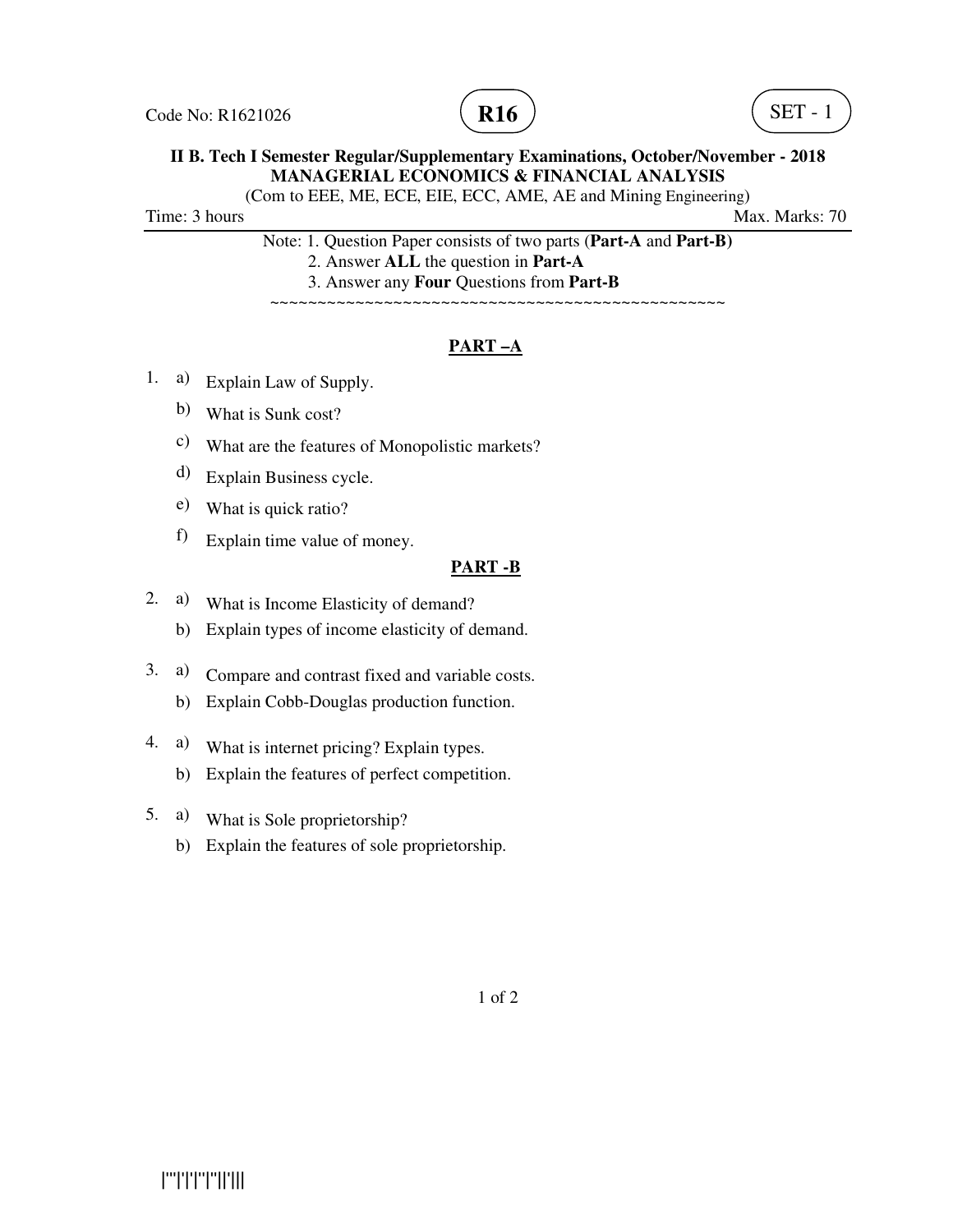

6. a) (a) Prepare Trading, Profit and Loss Account as on 31-3-2015 from the Trial Balance of M/sRaghunath Co Ltd.,

|                      | Dr       |                         | Сr       |
|----------------------|----------|-------------------------|----------|
| Particulars          | Amount   | Particulars             | Amount   |
|                      | (Rs)     |                         | (Rs)     |
| Purchases            | 25,200   | <b>Sales</b>            | 61,604   |
| Furniture            | 1,600    | Capital                 | 35,000   |
| Wages                | 3,500    | Creditors               | 3,903    |
| Machinery            | 20,000   | <b>Purchase Returns</b> | 222      |
| <b>Opening Stock</b> | 17,525   |                         |          |
| <b>Sales Returns</b> | 1,200    |                         |          |
| Debtors              | 10,400   |                         |          |
| Freight on purchases | 200      |                         |          |
| <b>Salaries</b>      | 10,600   |                         |          |
| Freight on sales     | 503      |                         |          |
| Rent & Taxes         | 2,001    |                         |          |
| Cash at bank         | 8,000    |                         |          |
|                      | 1,00,729 |                         | 1,00,729 |

Adjustments:

- i. Closing Stock Rs. 16,800
- ii. Outstanding Salaries Rs. 400
- iii. Prepaid Rent & Taxes Rs. 201
- iv. Provide for Bad Debts Reserve @ 5%
- v. Depreciation on Machinery @ 10%
- vi. Calculate Interest on Capital @ 5%
- 7. a. Discuss the traditional methods of capital budgeting.
	- b. Explain cost of equity and cost of debt.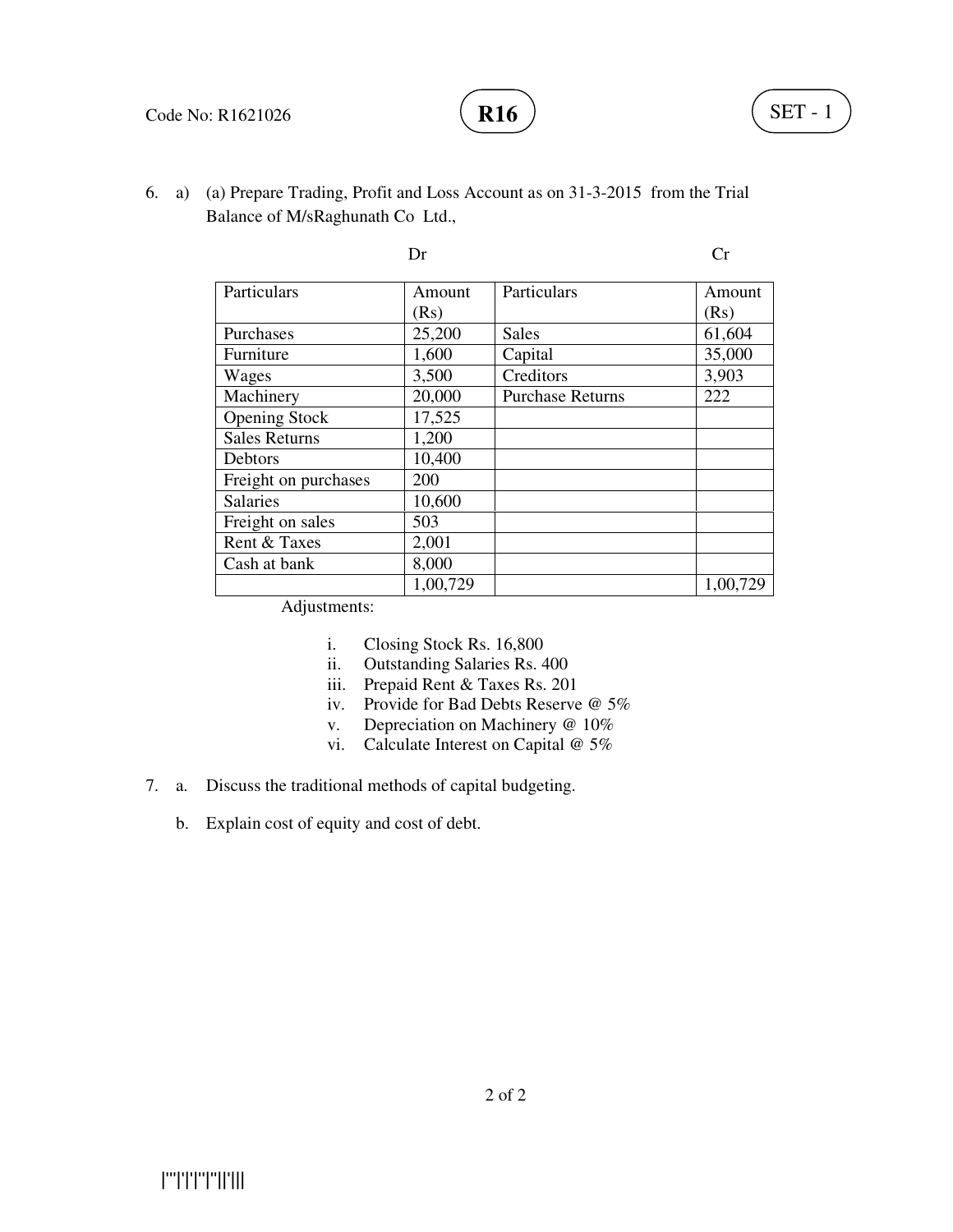

(Com to EEE, ME, ECE, EIE, ECC, AME, AE and Mining Engineering)

Time: 3 hours Max. Marks: 70

Note: 1. Question Paper consists of two parts (**Part-A** and **Part-B)** 2. Answer **ALL** the question in **Part-A** 3. Answer any **FOUR** Questions from **Part-B**

~~~~~~~~~~~~~~~~~~~~~~~~~~~~~~~~~~~~~~~~~~~~~~~~

# **PART –A**

- 1. a) Explain Profitability Index.
	- b) Explain current ratio and return on investment.
	- c) What is Partnership firm?
	- d) Explain Limit Pricing.
	- e) Why breakeven point is important in business?
	- f) What is demand schedule?

#### **PART -B**

- 2. a) Explain the scope of managerial economics.
	- b) What are the determinants of demand?
- 3. a) Discuss about Leontief production function.
	- b) Distinguish between explicit and implicit costs.
- 4. a) Explain kinked demand curve in Oligopoly market.
	- b) Explain with suitable examples skimming pricing strategy.
- 5. a) Explain the importance of Business cycle.
	- b) What are the various phases of business cycle?
- 6. a) Journalize the following transactions and post them into ledger
	- 2015 Jan1 Shyam started business with cash Rs.40,000
	- 2015 Jan 4 Goods purchased from Gopi Rs.23,000
	- 2015 Jan6 Goods sold to Rahim Rs. 16,000
	- 2015 Jan8 Goods returned to GopiRs.5,000
	- 2015 Jan10 Goods returned by Rahim Rs. 800
	- 2015 Jan 13 Deposited into bank Rs.3,000
	- 2015 Jan 15 Interest Received Rs.50
	- 2015 Jan 31 Salaries Paid Rs. 5,000
	- b) Explain about cash flow statement.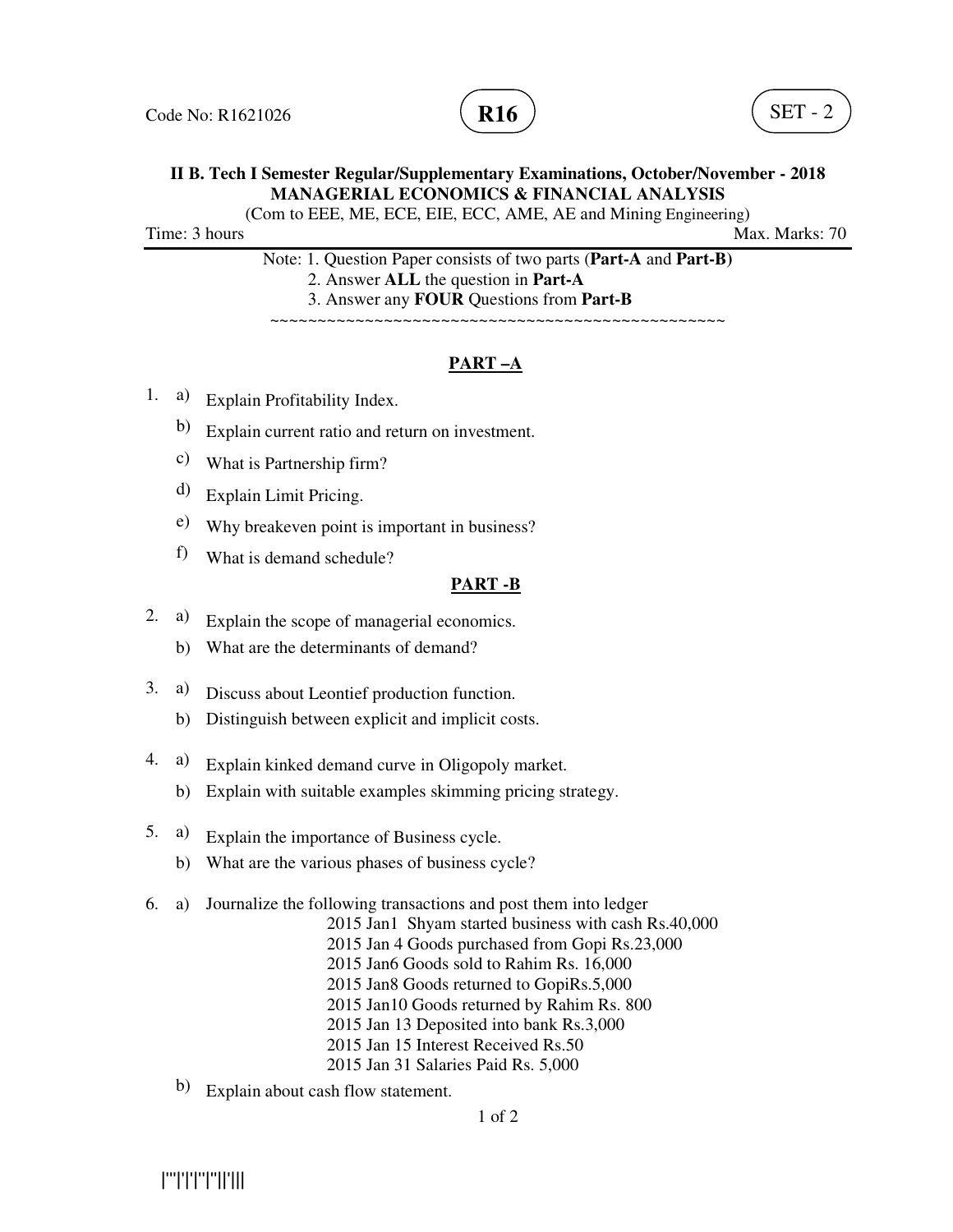

# **R16**  $\left( \text{SET - 2} \right)$

- 7. a) Distinguish between traditional and modern methods of Capital Budgeting.
	- b) Explain time value of money.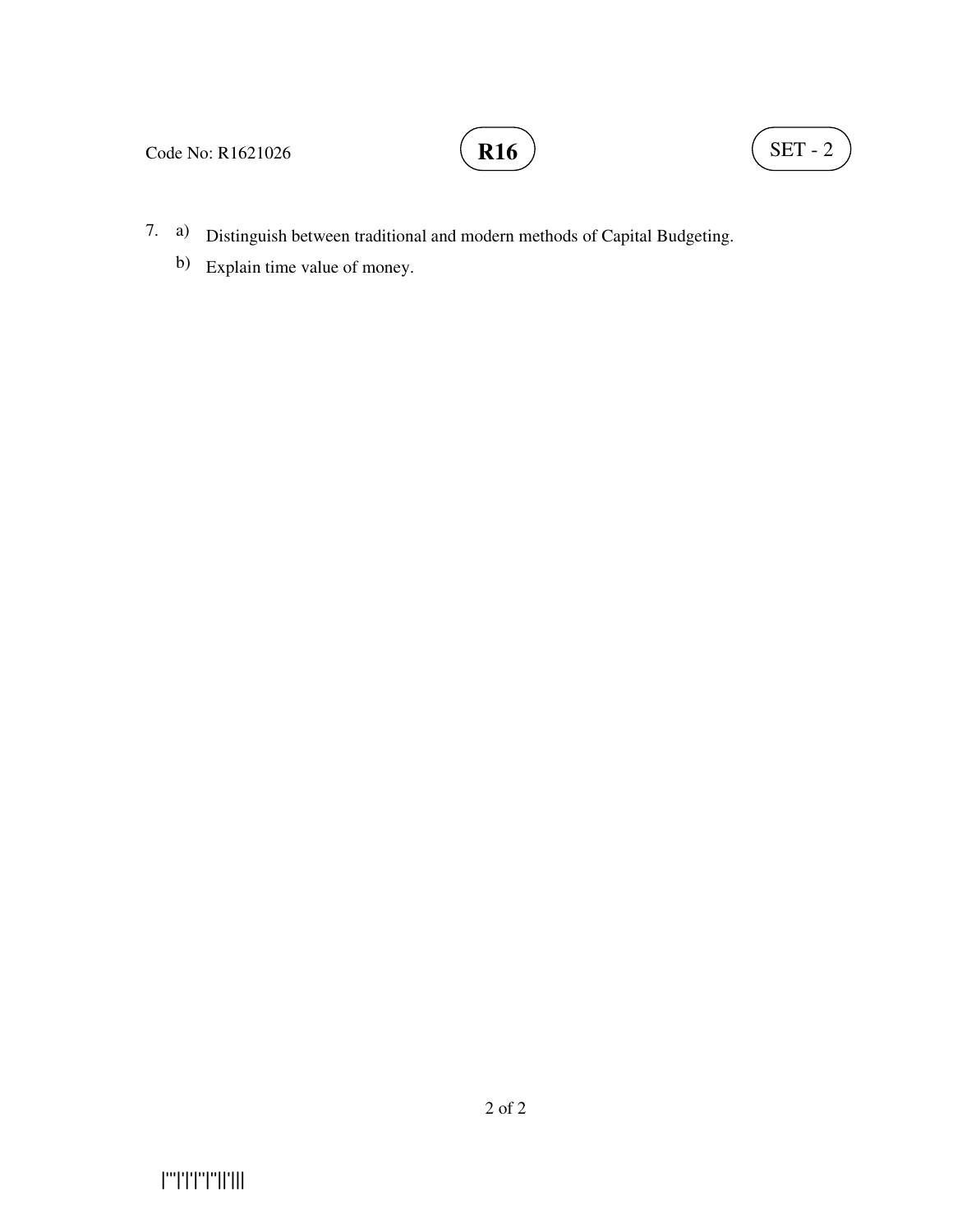

(Com to EEE, ME, ECE, EIE, ECC, AME, AE and Mining Engineering)

Time: 3 hours Max. Marks: 70

Note: 1. Question Paper consists of two parts (**Part-A** and **Part-B)** 2. Answer **ALL** the question in **Part-A** 3. Answer any **FOUR** Questions from **Part-B**

~~~~~~~~~~~~~~~~~~~~~~~~~~~~~~~~~~~~~~~~~~~~~~~~

# **PART –A**

- 1. a) What are the limitations of demand?
	- b) Explain returns to scale.
	- c) What are the features of monopoly market?
	- d) Explain about Public enterprises.
	- e) Distinguish between funds flow and cash flow statement.
	- f) What is the NPV?

#### **PART -B**

- 2. a) Explain cross elasticity of demand.
	- b) Discuss managerial economics relationship with other subjects.
- 3. a) Discuss the Law of Variable proportions.
	- b) Explain the managerial significance of Breakeven analysis.
- 4. a) Discuss any two pricing methods.
	- b) Explain the price-output determination in Monopolistic competition.
- 5. a) Discuss the features of Joint stock company.
	- b) Explain Business cycle and its features.
- 6. a) Distinguish between funds flow and cash flow statements.
	- b) Explain Leverage ratios.
- 7. a A firm is considering two different investment options A and B . Details of both the options are given below: (Rs. in Lakhs).

|          | Investment Cost   Inflow 1   Inflow 2 |   | Inflow 3 |
|----------|---------------------------------------|---|----------|
| Option A |                                       |   |          |
| Option B | (40)                                  | റ |          |

If discount rate is 10 percent, Suggest the better option based on NPV and IRR.

|'''|'|'|''|''||'|||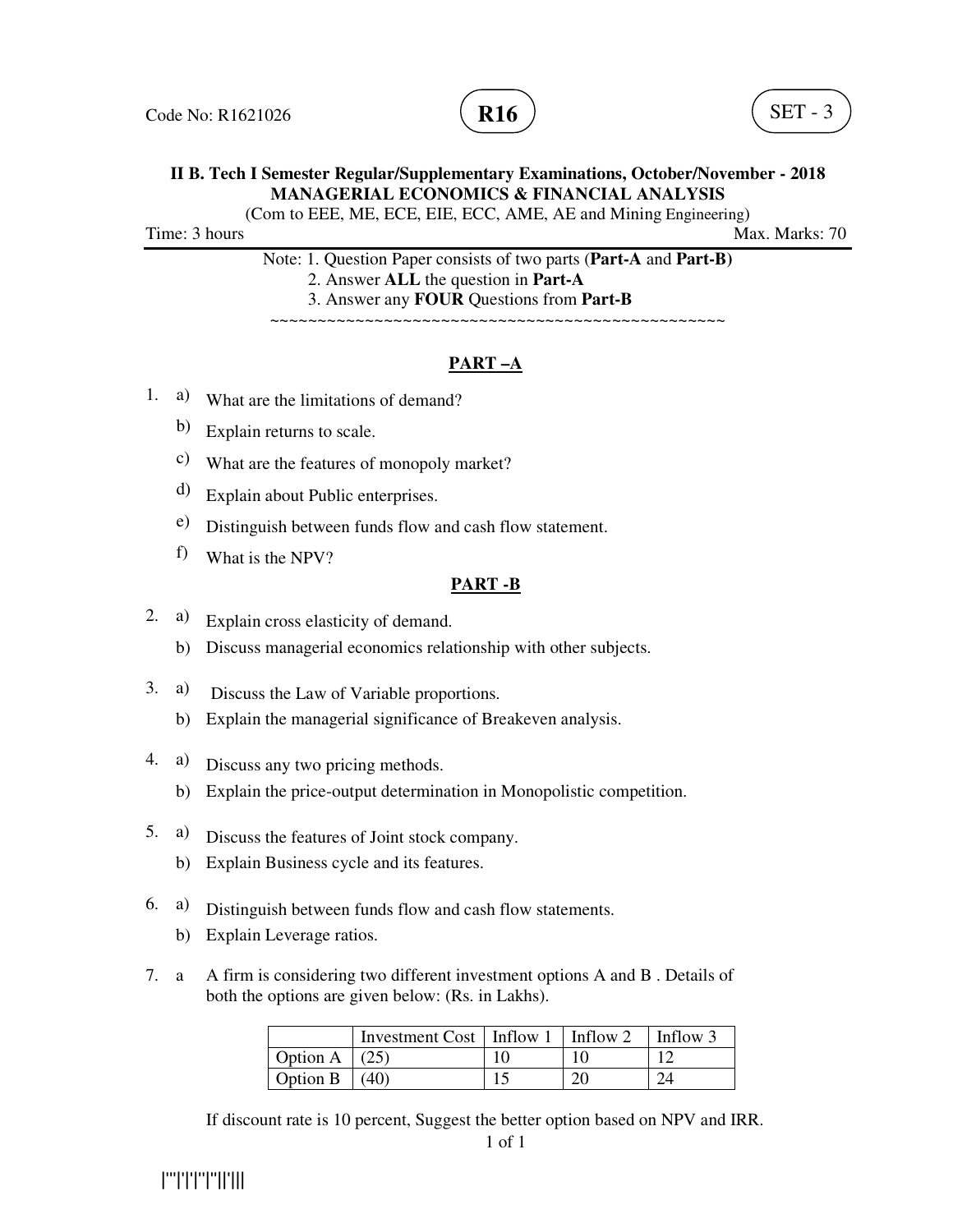

(Com to EEE, ME, ECE, EIE, ECC, AME, AE and Mining Engineering)

Time: 3 hours Max. Marks: 70

Note: 1. Question Paper consists of two parts (**Part-A** and **Part-B)** 2. Answer **ALL** the question in **Part-A** 3. Answer any **FOUR** Questions from **Part-B**

~~~~~~~~~~~~~~~~~~~~~~~~~~~~~~~~~~~~~~~~~~~~~~~~

## **PART –A**

- 1. a) What determines the demand?
	- b) Explain fixed and variable costs.
	- c) What is opportunity Cost
	- d) Explain types of companies.
	- e) Distinguish between Income and revenue.
	- f) Explain discounted cash flow method in capital budgeting.

#### **PART -B**

- 2. a) Explain Income elasticity of demand and its types.
	- b) Discuss the consumer survey method of demand forecasting.
- 3. a) Discuss production function with input variables.
	- b) Explain cost concepts.
- 4. a) Compare and contrast Sole proprietorship and Partnership firms.
	- b) What are the features of joint stock company.
- 5. a) Distinguish between Perfect and imperfect competition.
	- b) Explain Average cost pricing and priority pricing.